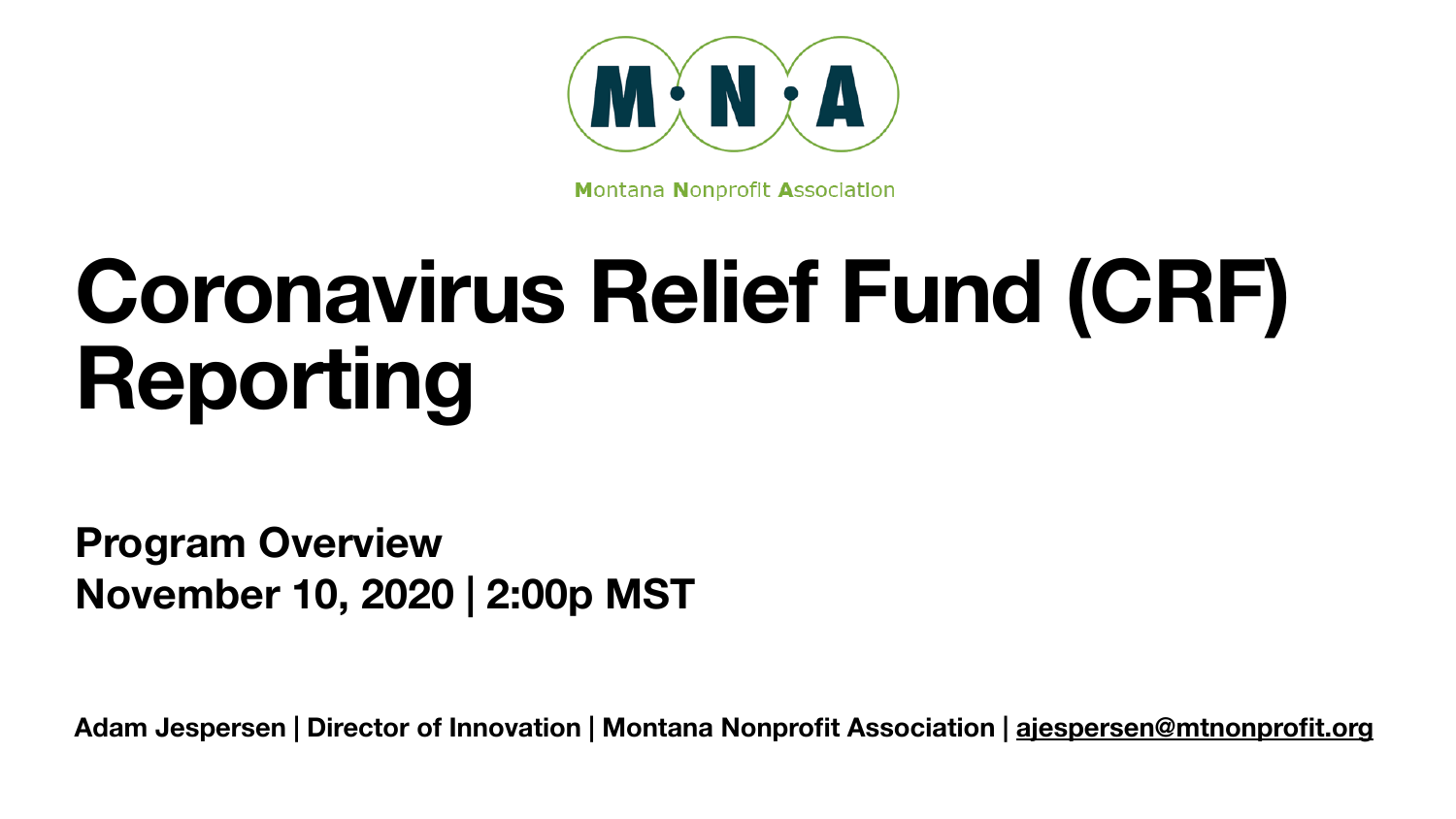### **CARES Act**



- **•Social Service Grants**
- **•Business Sustainability**
- **•Housing**
- **•Food Bank**
- **•School-Age Child Care**
- **•Live Entertainment**
- **•Stay Connected**
- **•Safeguard Access**
- **•Business Adaptability**
- **•Business Innovation**
- **•ETC…**





**MUCH MORE**

### **Program State Aid — Coronavirus Relief Funds**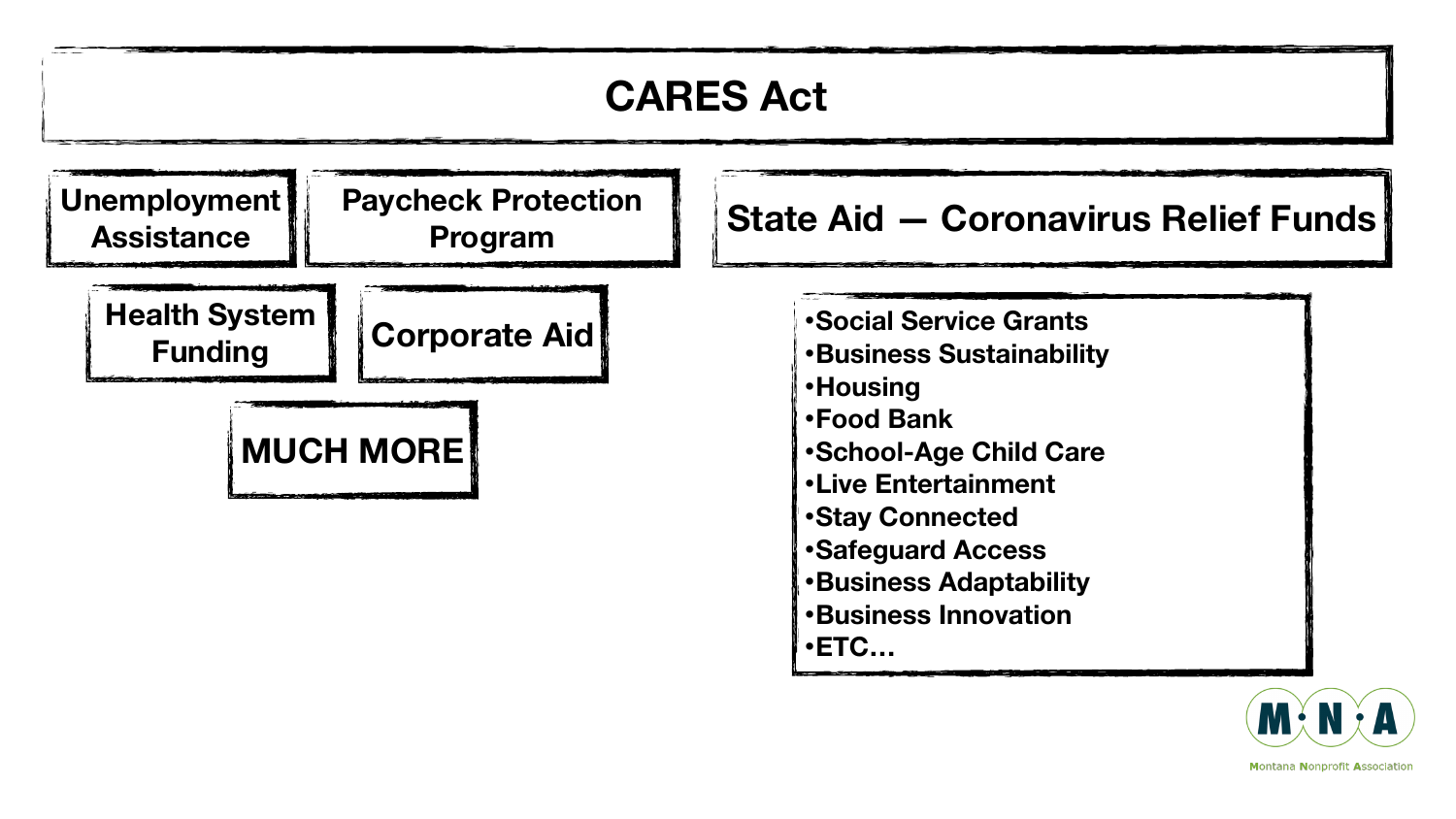- Social Service Rounds 1 (\$10K) and Round 2 (10%)
- School-Age Child Care
- Food Bank and Food Pantry Assistance
- Stay Connected
- Safeguard Access

*\*OTHER PROGRAMS NOT COVERED HERE\** 

*\*REPORTS ARE DUE FOR EACH PROGRAM INDIVIDUALLY\** 

*\*BUSINESS ADAPTABILITY DOES NOT REQUIRE A REPORT\**

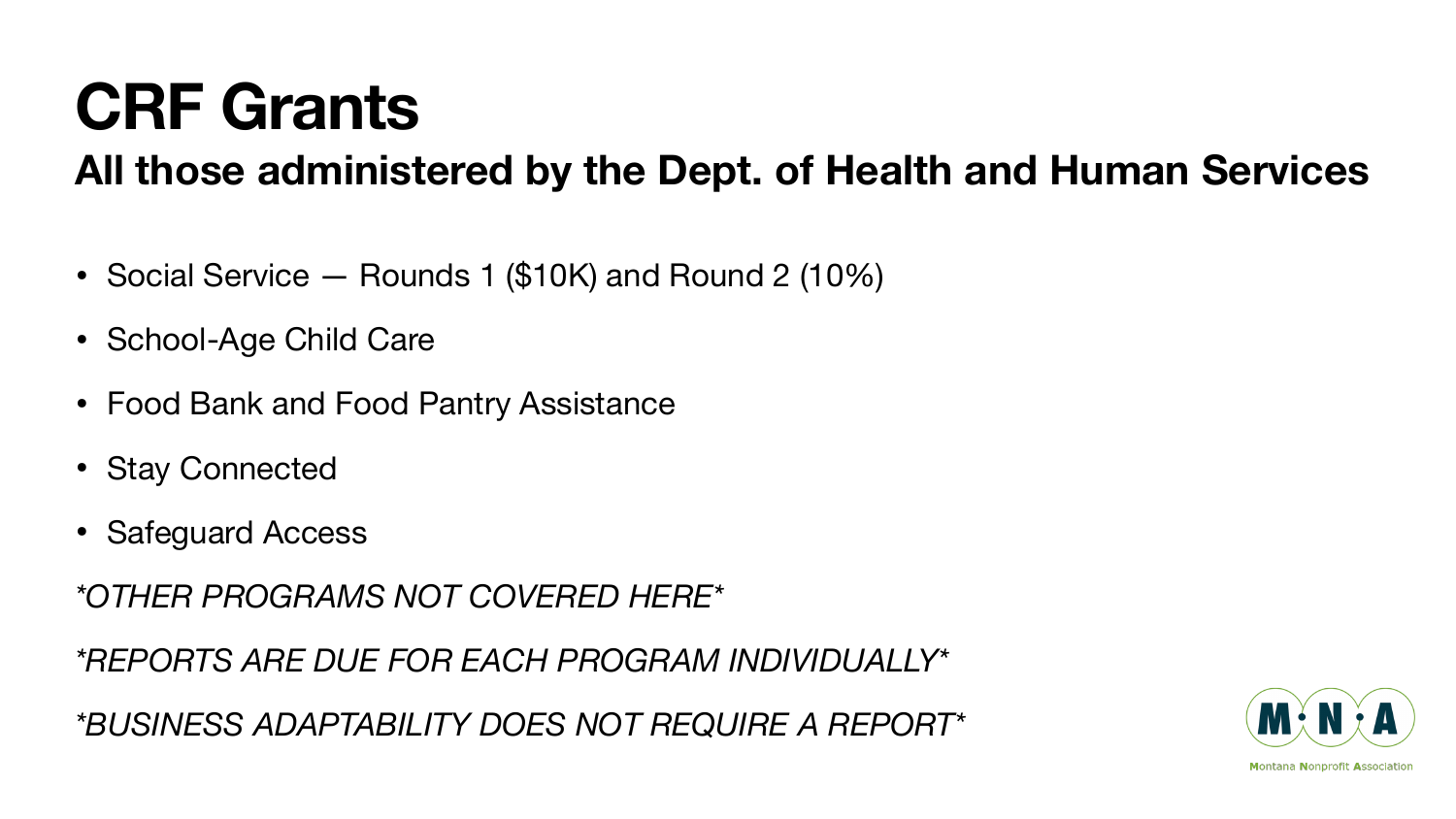- Grant Funds can be used for ELIGIBLE EXPENSES FROM MARCH 1  $-$ DECEMBER 30, 2020
- Any funds not expended by December 30, 2020 will be required to be returned, per Federal statute.
- programs, such as Paycheck Protection Program loans.

• Uses of funds CANNOT overlap with expenses covered by other CARES Act

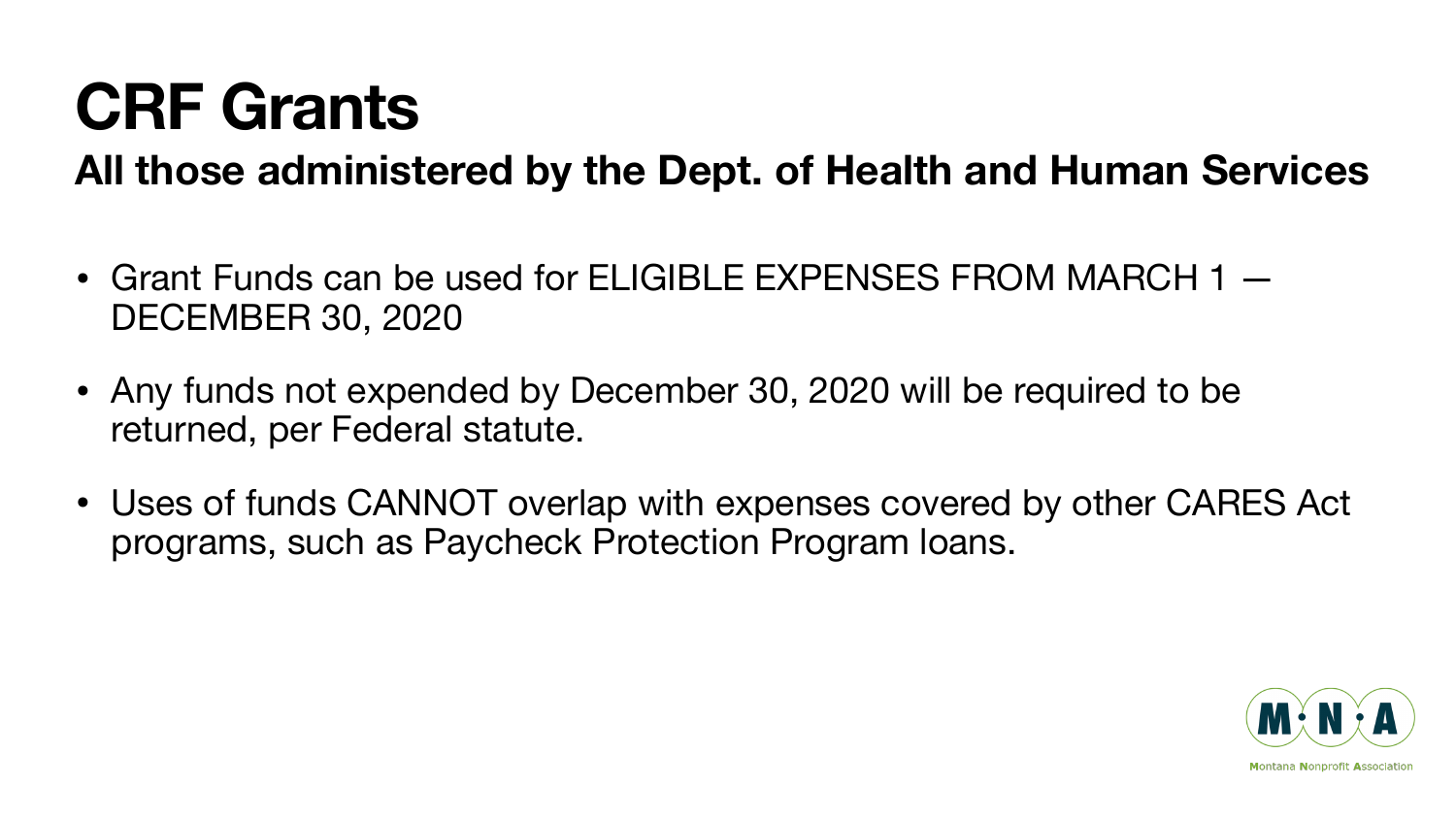- NOVEMBER 16, 2020 INTERIM REPORTS DUE
- JANUARY 31, 2021 FINAL REPORTS DUE



**Montana Nonprofit Association** 

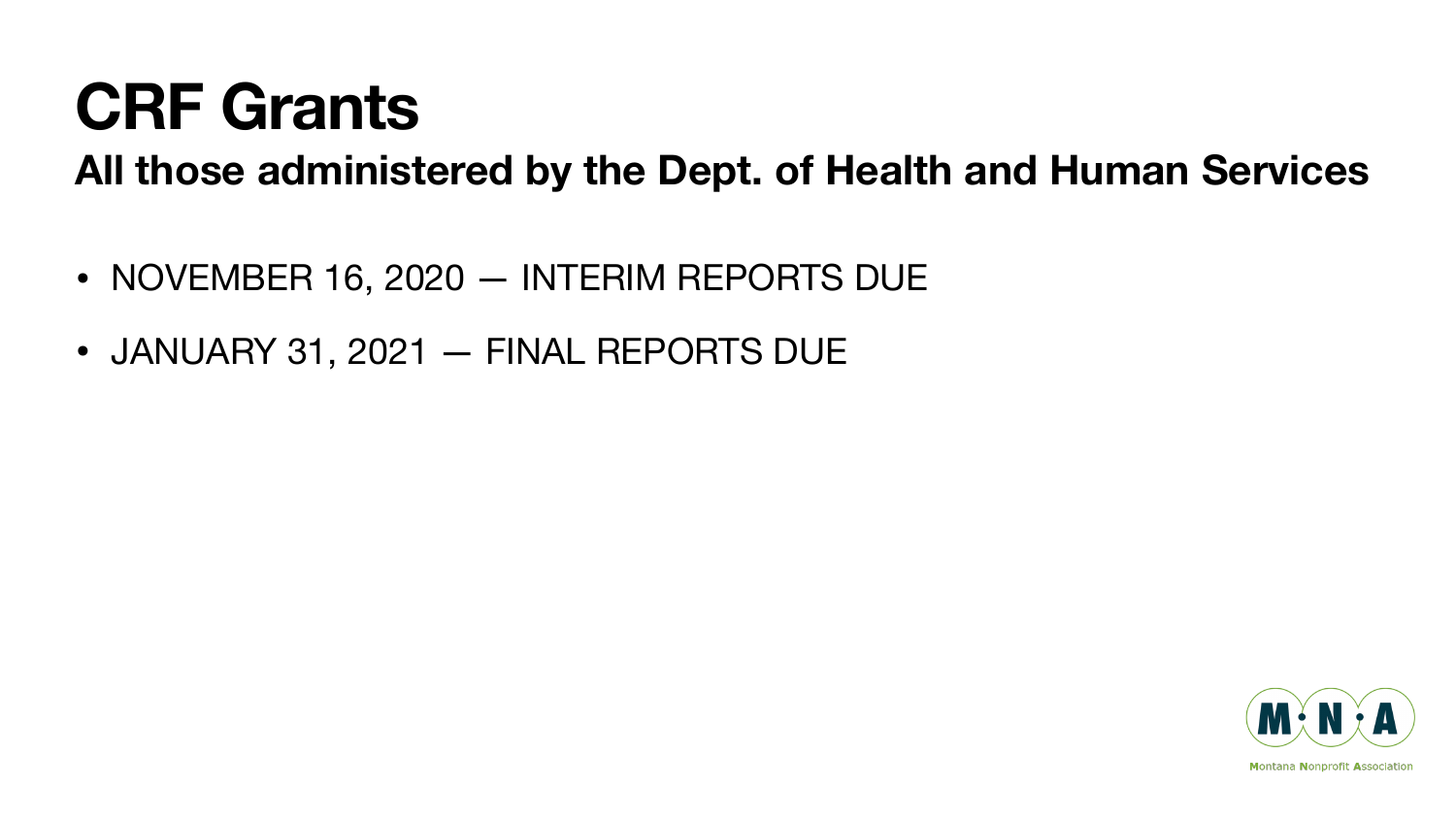#### • IF ALL FUNDS WERE SPENT BY SEPTEMBER 30, 2020, THE FINAL REPORT

- IS ALL THAT IS REQUIRED.
- REPORT

#### • IF TOTAL CRF GRANTS ARE MORE THAN \$50,000, A GENERAL LEDGER REPORT FOR EACH GRANT OF EXPENDITURES IS REQUIRED WITH FINAL

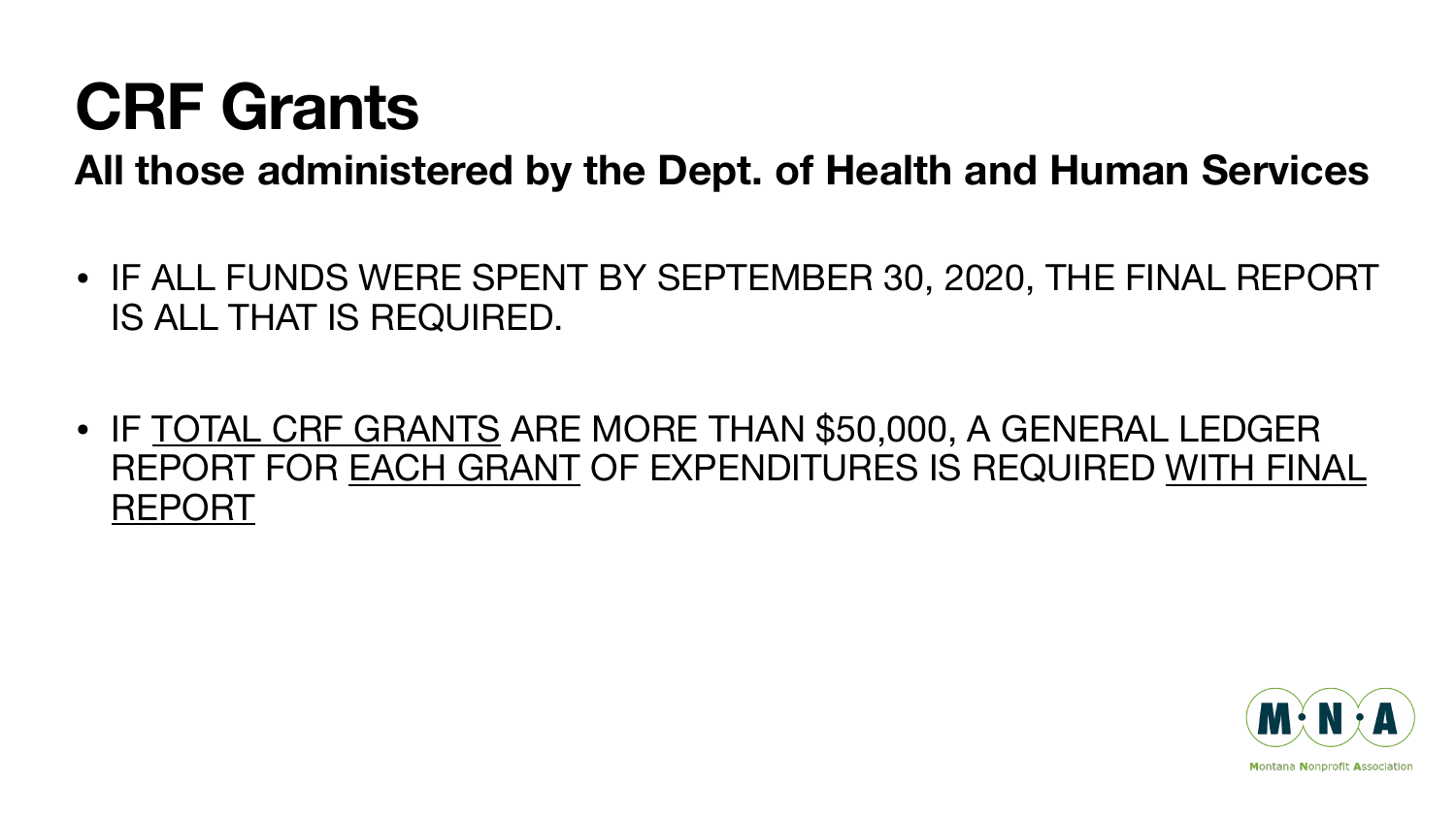- GL Report is NOT an income statement or P&L. It must show account summaries and details of every transaction going into and out of the account.
- Must have separate reports for each grant, as separated by the CFDA Number.
	- You can find the CFDA number in the contract of your grant award AND at the top of the grant report.

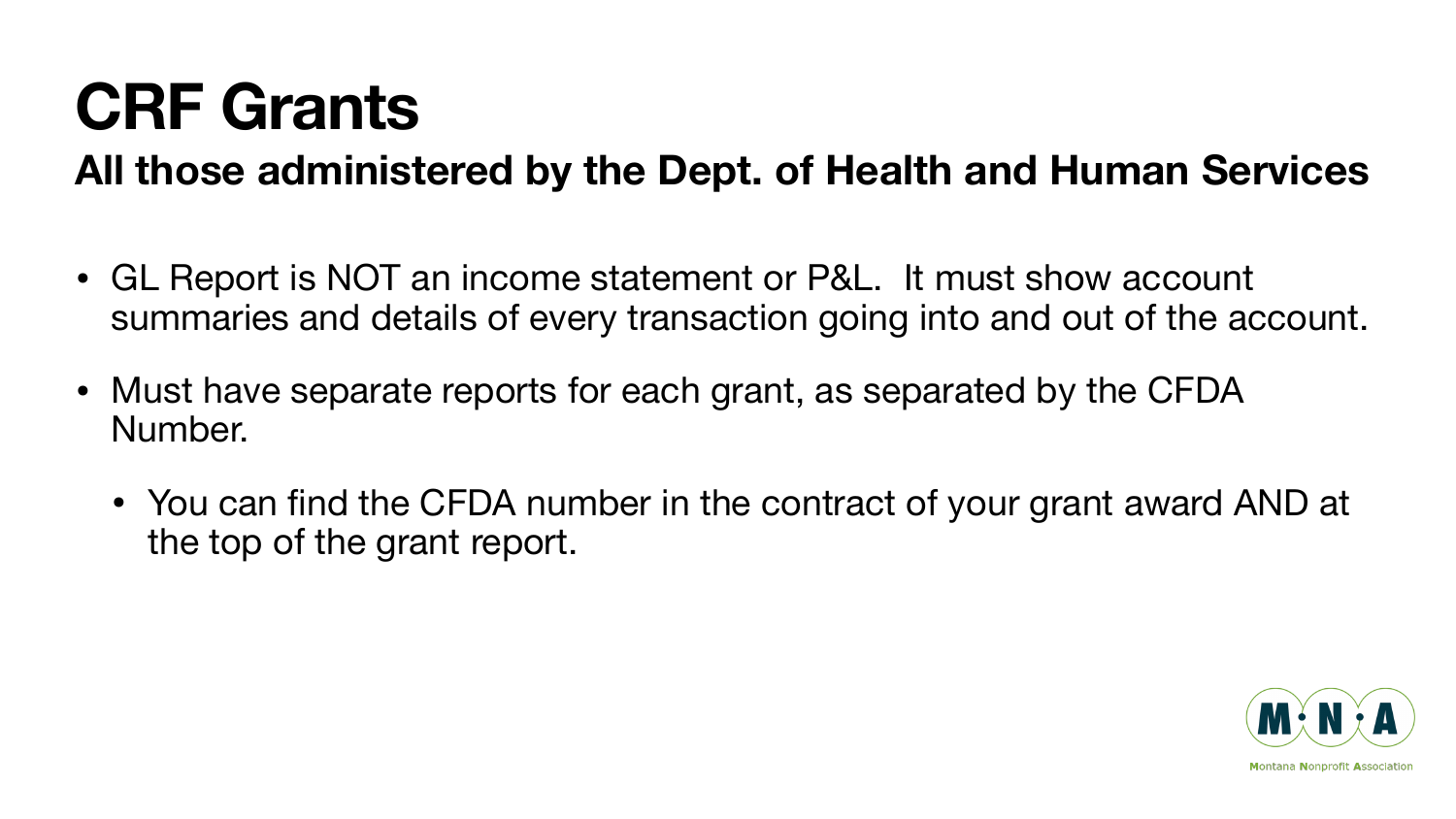| <b>General Ledger Report</b>                         |                                                                                                                                                                                                                                                                                                                                                                                                                                                                                                          |        |        |
|------------------------------------------------------|----------------------------------------------------------------------------------------------------------------------------------------------------------------------------------------------------------------------------------------------------------------------------------------------------------------------------------------------------------------------------------------------------------------------------------------------------------------------------------------------------------|--------|--------|
| FreshBooks Support<br>For Jan 1, 2018 - Dec 31, 2018 |                                                                                                                                                                                                                                                                                                                                                                                                                                                                                                          |        |        |
| Petty Cash (1000-1)<br>Cash                          |                                                                                                                                                                                                                                                                                                                                                                                                                                                                                                          |        |        |
| Transaction / Reference                              | Date / Client / Note                                                                                                                                                                                                                                                                                                                                                                                                                                                                                     | Debit  | Credit |
| Expense<br>Expense                                   | Jan 31, 2018<br>$\frac{1}{2} \left( \frac{1}{2} \right) \left( \frac{1}{2} \right) \left( \frac{1}{2} \right) \left( \frac{1}{2} \right) \left( \frac{1}{2} \right) \left( \frac{1}{2} \right) \left( \frac{1}{2} \right) \left( \frac{1}{2} \right) \left( \frac{1}{2} \right) \left( \frac{1}{2} \right) \left( \frac{1}{2} \right) \left( \frac{1}{2} \right) \left( \frac{1}{2} \right) \left( \frac{1}{2} \right) \left( \frac{1}{2} \right) \left( \frac{1}{2} \right) \left( \frac$<br>Phone Bill |        | 50.00  |
| Expense<br>Expense                                   | Feb 3, 2018<br>Jill Smith<br>Ads for recruiting clients.                                                                                                                                                                                                                                                                                                                                                                                                                                                 |        | 50.55  |
| Other Income<br>Etsy                                 | Mar 1, 2018<br>$\frac{1}{2} \left( \frac{1}{2} \right) \left( \frac{1}{2} \right) \left( \frac{1}{2} \right)$                                                                                                                                                                                                                                                                                                                                                                                            | 340.00 |        |
| Credit<br>Credit Note                                | Mar 19, 2018<br>Jill Smith<br>Overpayment: invoice #ST00000042,<br>Credit                                                                                                                                                                                                                                                                                                                                                                                                                                | 100.00 |        |
| <b>Net Movement</b>                                  |                                                                                                                                                                                                                                                                                                                                                                                                                                                                                                          | 339.45 |        |

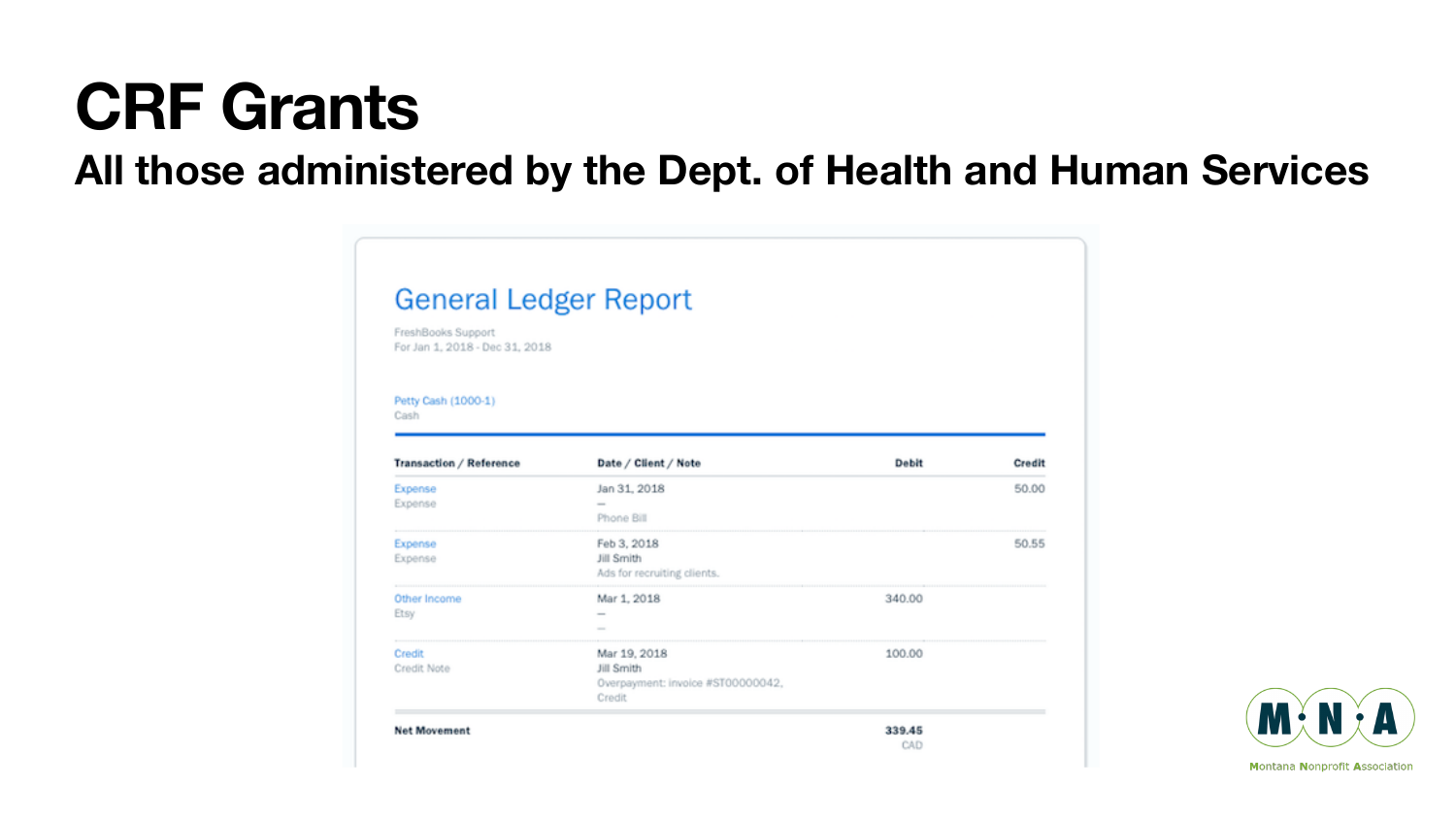- - **• Payroll** 
		- Can include both wages and benefits. Can NOT include Payroll Taxes
	- **• Equipment** 
		- Non-expendable property with a useful life >1 year and a unit cost of >\$5,000
	- **• Supplies** 
		- Consumable materials costing less than \$5,000, include health and safety supplies
	- **• Other Operating Expenses** 
		- Rent, Utilities, Training, Fee Offset (Childcare)
		-

• Most Common Eligible Expenses (Other categories are allowed, as long as not expressly prohibited):



• Can NOT Prepay 2021 Expenses (e.g. Mortgage) AND Can NOT Sub-grant Funds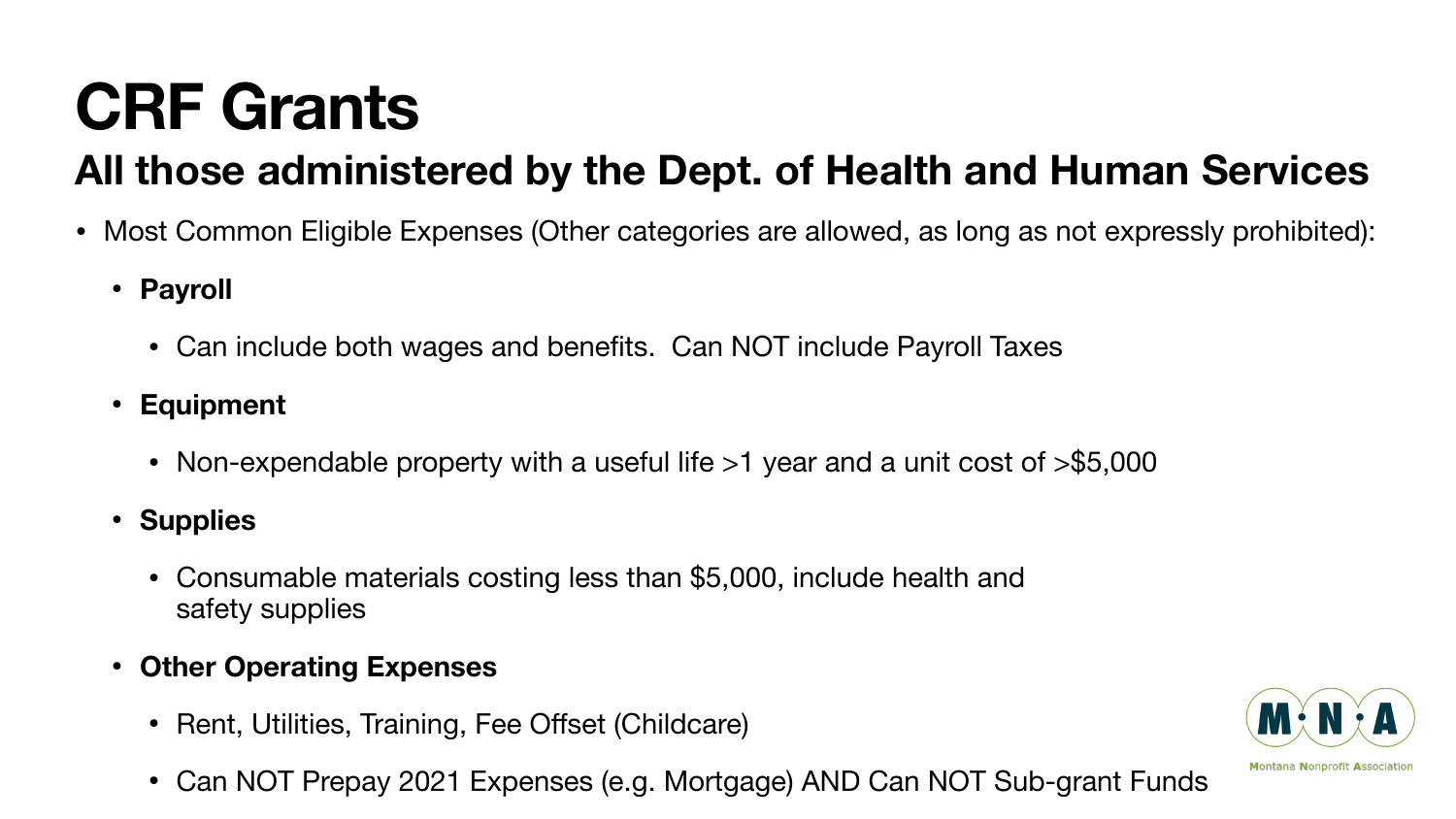• Grant Report Forms can be found at:

[covidrelief.mt.gov/login](http://covidrelief.mt.gov/login)

submitted the original grant proposal.

• Report will be found under "My Submissions" in the profile of the person who

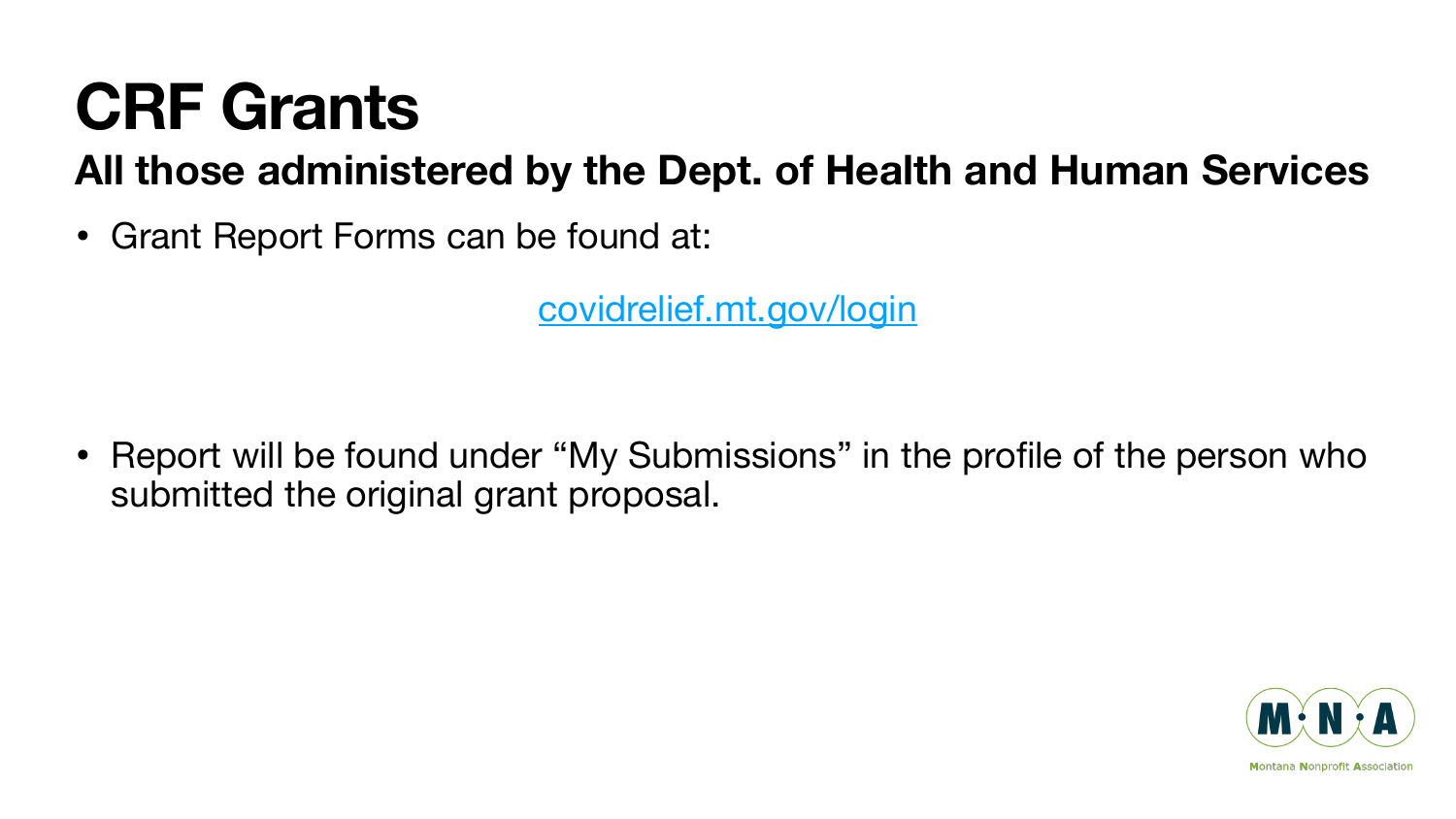Visit [mtnonprofit.org/crf\\_reportingresources/](http://mtnonprofit.org/crf_reportingresources/) for FAQs and support



**Montana Nonprofit Association** 

#### **30-minute of individual support Accounting Expertise Individual Consultation on Fund Accounting**



Montana Nonprofit **A**ssociatior



# **Free MNA Help Desk**

#### **DIRECT YOUR QUESTIONS TO MNA AND WE WILL ROUTE/REFER TO THE STATE IF WE CAN'T ANSWER**



# WIPHI.I